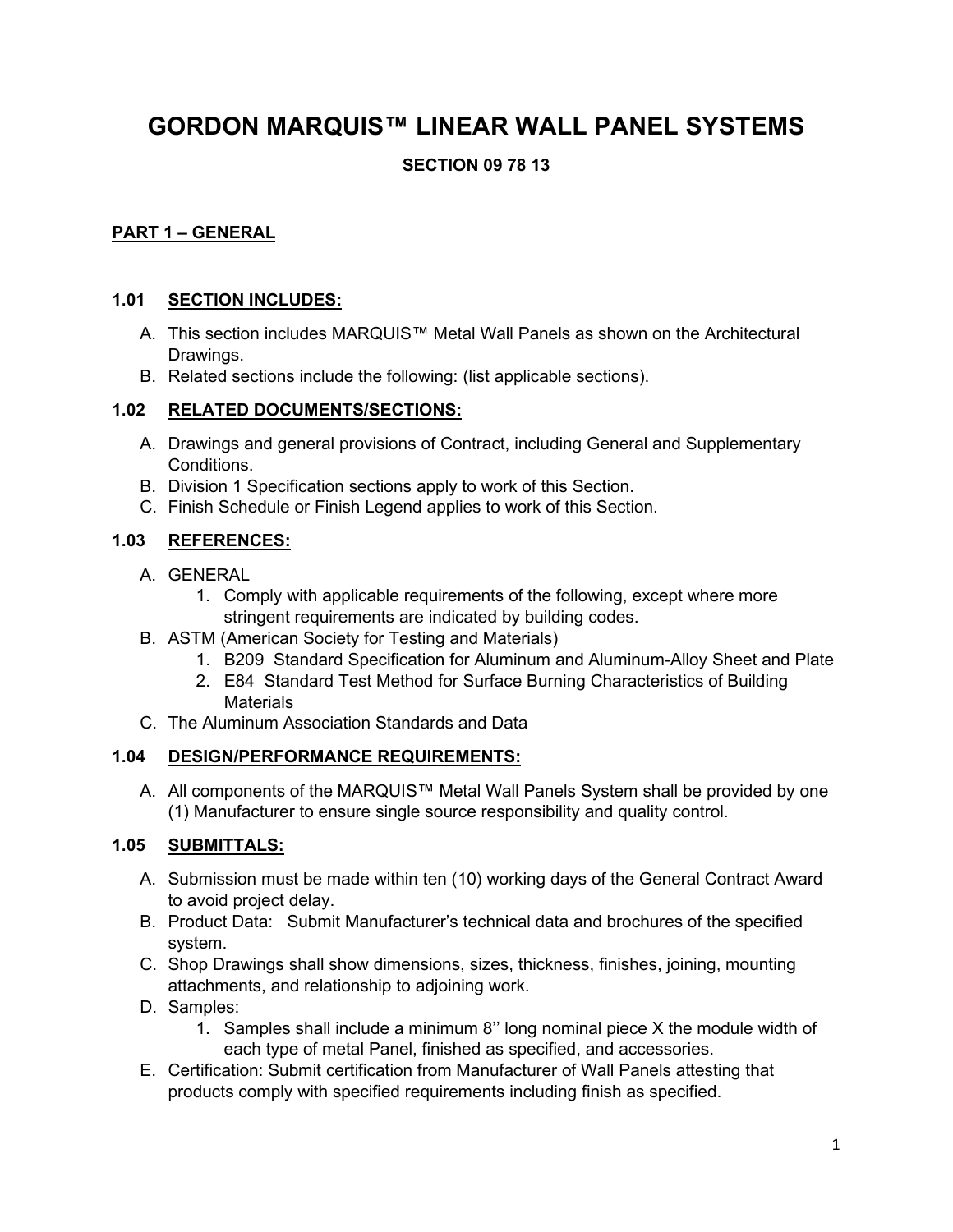- F. Qualification Data:
	- 1. Firms specified in "Quality Assurance" Article must demonstrate their capabilities and experience by including lists of completed projects with project names and addresses, names and addresses of Architects and owners, and other information specified.
- G. Product Test Reports:
	- 1. All products furnished shall have a flame spread classification of 0-25 for a Class A or Class 1 rating in accordance with ASTM E84.
	- 2. All products furnished shall be tested in accordance with ASTM C-423 for Sound Absorption.
- H. Maintenance Data:
	- 1. Provide maintenance instructions for acoustical Panels to be included in maintenance manuals as specified in Division 1.
- I. Warranty:
	- 1. Provide product warranty for one (1) year from date of material shipment.

## **1.06 QUALITY ASSURANCE:**

- A. Manufacturer: Furnish components from one (1) Manufacturer with a minimum of ten (10) years of experience in the fabrication of metal wall specialties, utilizing systems, materials, and techniques as herein specified.
- B. Installer: Firm with not less than three (3) years of successful experience in the installation of systems similar to those required by this project and acceptable to Manufacturer of the system.
- C. Fabricator must own and operate its own manufacturing facilities for all metal components. Systems consisting of components from a variety of Manufacturers will not be considered or accepted.
- D. Manufacturer/Fabricator must own and operate its own Painting and Finishing facility to assure single source responsibility and quality control.
- E. Testing Agency Qualifications: An independent testing agency, acceptable to authorities having jurisdiction, with the experience and capability to conduct testing indicated, as documented according to ASTM E 548.

#### **1.07 PRODUCT DELIVERY, STORAGE AND HANDLING:**

A. All materials shall be protected during fabrication, shipment, site storage, and erection to prevent damage from other trades. Store MARQUIS™ Wall Panels and components inside a well-ventilated area, away from uncured concrete and masonry, and protected from the weather, moisture, soiling, abrasion, extreme temperatures, and humidity.

#### **1.08 SEQUENCING:**

- A. Substitute Products: Alternate proposals for substitute products will not be accepted unless approval is issued in addenda.
- B. Contract Execution: Submittals shall be completed and approved prior to award of subcontract for system components.
- C. Manufacturer's Production Schedule: Sub-contract for the work of this section shall be planned to allow sufficient time for Manufacturer's production and delivery scheduling.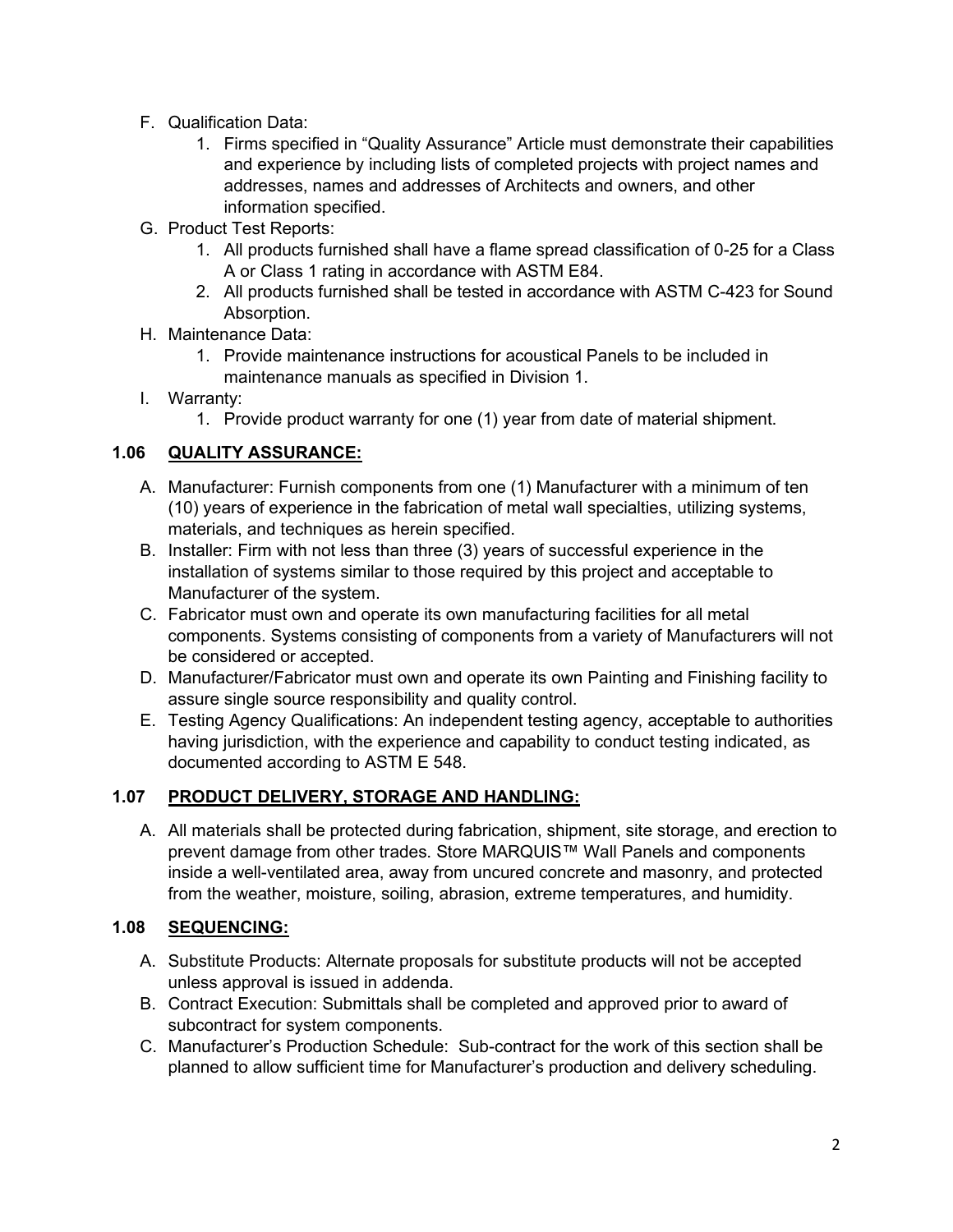#### **1.09 WARRANTY:**

- A. Furnish Manufacturer's:
	- 1. Warranty that materials furnished will perform as specified for a period of not less than one (1) year from date of material shipment when installed in accordance with Manufacturer's recommendations.

# **PART 2 - PRODUCTS**

#### **2.01 MANUFACTURERS:**

- A. Acceptable System: MARQUIS™ Metal Wall Panel Systems shall be manufactured by Gordon, Inc. For all inquiries contact, Gordon, Inc., 5023 Hazel Jones Road, Bossier City, LA 71111, (800) 747-8954.
- B. The listed Manufacturer shall not be construed as closing specifications to other prospective Manufacturers, but rather as establishing a level of quality in a metal system. Other systems may be submitted for approval, as provided for in the specifications at least ten (10) working days prior to submission of bids. Companies desiring to submit a proposal shall submit all descriptive information of the system proposed including photographs and Shop Drawings of at least three (3) projects similar in detail and scope.

#### **2.02 PRODUCT CONSTRUCTION:**

- A. Wall System shall be MARQUIS™ Linear Wall Panel Systems. All Panels, Perimeter Trims and fasteners, including acoustical component, shall be provided as a complete package of this work.
- B. Materials: Metal Panels:
	- 1. Aluminum sheet shall be 3003-H14 alloy, minimum 0.040'' recommended per ASTM B 209.
	- 2. Panels are (4'', 6'', 8'', or 12'') module widths, non-perforated or perforated, and formed to a MARQUIS™ pattern.
		- a. Standard Perforation Panels will be 1/16'' diameter holes on 5/32'' diagonal centers, approximately 12% open area and perforated on the face with a 3/8'' non-perforated nominal border. Panels are 10' in length standard. OR
		- b. Custom Perforation -Please contact Gordon, Inc. for custom perforation patterns.
	- 3. The Panels shall be fabricated of smooth aluminum.
	- 4. Optional Sound Absorption Material:
		- a. For Interior use only, provide non-woven acoustical fabric to the back side of panels (NRC: 0.75). OR
		- b. For Interior or Exterior use, provide fiberglass (1'' or 2'' or other thickness)  $X$  (1.5 #, 2 #, or other density). The fiberglass Panel shall be wrapped in Class A, per ASTM E84 (Black Polyvinylchloride or Black Polyethylene). NRC Range: 0.80 to 1.0.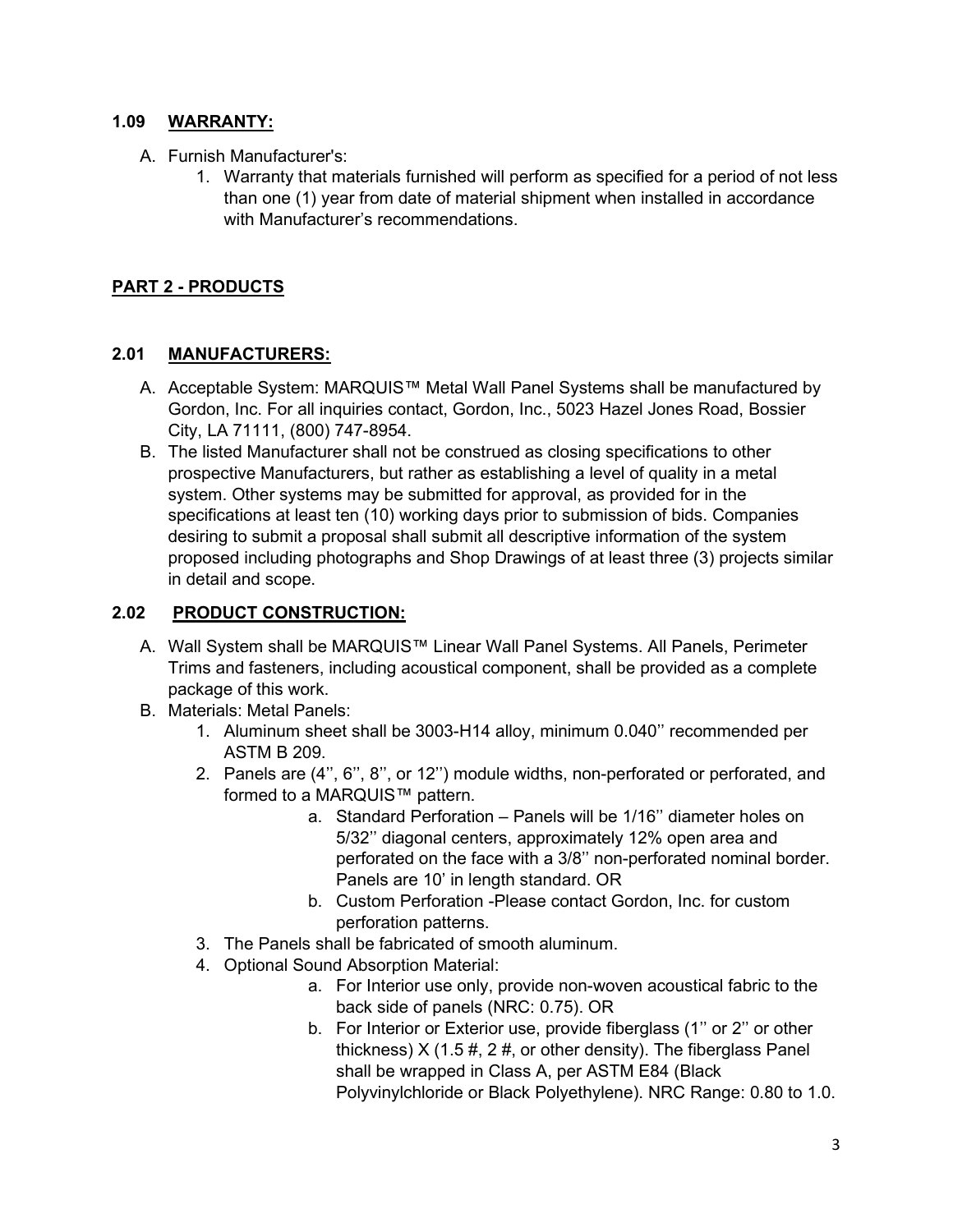- C. Accessories:
	- 1. J trim, factory painted screws, and internal splices required for a complete system as necessary.
	- 2. Furring channels/structural supports are to be provided by others.
	- 3. General: Provide metals free from surface blemishes where exposed to view in finished unit. Surfaces that exhibit pitting, seam marks, roller marks, stains, and discolorations, or other imperfections on finished units are not acceptable. All metal shall be of the highest-grade commercial type.

## **2.03 FINISHES:**

- A. Finishes
	- 1. MARQUIS™ Panels shall receive 5-stage pretreatment with dried-in-place conversion coating prior to receiving an electrostatically applied AAMA 2604 or AAMA 2605 compliant powder coating finish.
	- 2. All cut edges, including perforated holes, must be coated. Finish shall oven baked to ensure complete curing, paint adhesion, and uniform surface hardness.
	- 3. Paint color to be selected from Gordon, Inc.'s list of Standard colors (custom colors also available).
- B. Panels may have a factory-applied wood-look finish:
	- 1. Laminated Wood-Look Films Series 1
	- 2. Laminated Wood-Look Films Series 2
	- 3. Wood-Look Paints

## **2.04 FABRICATION:**

- A. Height of Wall Panels shall be up to 12'-0'' without horizontal joints.
- B. Wall Panels shall have either a closed or reveal vertical joint, as shown in the Architectural Drawings. All other details, including base and wall details, shall be fabricated in accordance with the Architectural Drawings.

# **PART 3 - EXECUTION**

#### **3.01 EXAMINATION:**

- A. Examine building structure scheduled to receive Wall System for unevenness or irregularities that would affect quality and execution of work.
- B. Tolerances:
	- 1. Install Wall System with maximum permissible deflection of L/360 of span and maximum surface deviation of 1/8" in 4'-0" (No load applied).

# **3.02 PREPARATION:**

- A. Clean surfaces thoroughly prior to installation.
- B. Prepare surfaces using the methods recommended by the Manufacturer to achieving the best result for the project conditions.

#### **3.03 INSTALLATION:**